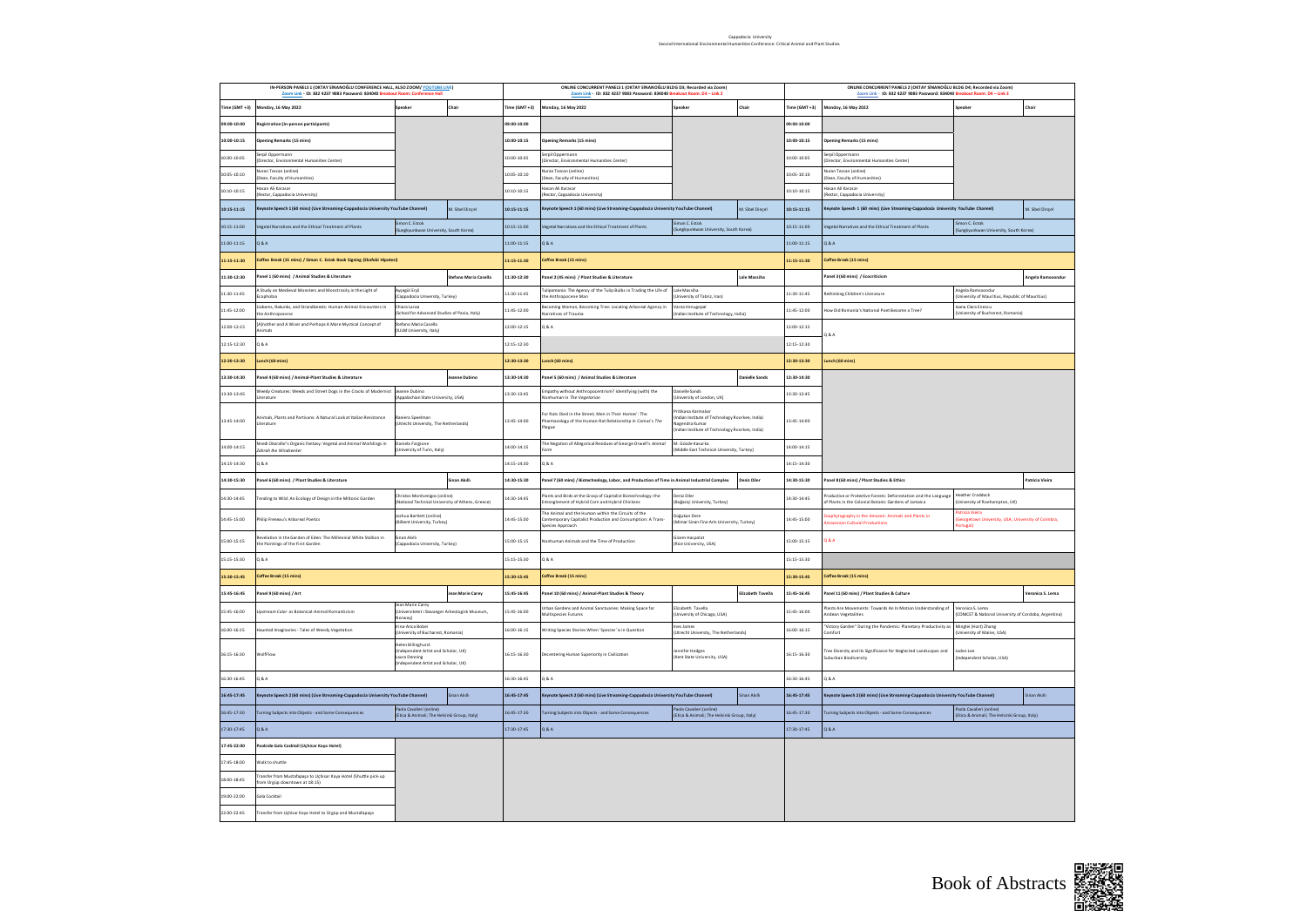| IN-PERSON PANELS 2 (OKTAY SINANOĞLU CONFERENCE HALL, ALSO ZOOM/ YOUTUBE LIVE)<br>Zoom Link - ID: 832 4237 9083 Password: 834040 Breakout Room: Confer |                                                                                                                                                             |                                                                                                                                               |              | IN-PERSON PANELS 3 (OKTAY SİNANOĞLU BLDG D1: Recorded via Zoom)<br>Zoom Link - ID: 832 4237 9083 Password: 834040 Breakout Room: D1 -         |                                                                                                  |                | ONLINE CONCURRENT PANELS 3 (OKTAY SİNANOĞLU BLDG D3: Recorded via Zoom)<br>Zoom Link - ID: 832 4237 9083 Password: 834040 Breakout Room: D3 - Link 2 | ONLINE CONCURRENT PANELS 4 (OKTAY SİNANOĞLU BLDG D4: Recorded via Zoom)<br>Zoom Link - ID: 832 4237 9083 Password: 834040 Breakout Room: D4 - Link 3                                                                                     |             |                                                                                                                                                             |                                                                       |                                                                           |
|-------------------------------------------------------------------------------------------------------------------------------------------------------|-------------------------------------------------------------------------------------------------------------------------------------------------------------|-----------------------------------------------------------------------------------------------------------------------------------------------|--------------|-----------------------------------------------------------------------------------------------------------------------------------------------|--------------------------------------------------------------------------------------------------|----------------|------------------------------------------------------------------------------------------------------------------------------------------------------|------------------------------------------------------------------------------------------------------------------------------------------------------------------------------------------------------------------------------------------|-------------|-------------------------------------------------------------------------------------------------------------------------------------------------------------|-----------------------------------------------------------------------|---------------------------------------------------------------------------|
| $Time (GMT + 3)$                                                                                                                                      | esday, 17 May 2022                                                                                                                                          |                                                                                                                                               |              | me (GMT +3) Tuesday, 17 May 2022                                                                                                              |                                                                                                  | e (GMT +3)     | sday, 17 May 2022                                                                                                                                    |                                                                                                                                                                                                                                          | me (GMT +3) | Luesday, 17 May 2022                                                                                                                                        |                                                                       |                                                                           |
| 02:01-02:00                                                                                                                                           | nel 12 (60 mins) / Plant Studies & Literature                                                                                                               | vda Ayva                                                                                                                                      |              |                                                                                                                                               |                                                                                                  | 02:01-02:0     | nel 13 (60 mins) / Animal-Plant Studies & Literature                                                                                                 | <b>feng Wu</b>                                                                                                                                                                                                                           | 02:01-02:0  | anel 14 (60 mins) / Animal-Plant Studies & Culture                                                                                                          |                                                                       | nily Zong                                                                 |
| 3009:45                                                                                                                                               | gging Down into Nature: Tracing the Image of the 'Bog' in Two Poems by Seamus Heaney                                                                        | ilek Öztürk-Yağcı<br>stanbul Technical University, Turkey)                                                                                    |              |                                                                                                                                               |                                                                                                  | 20-30-09-45    |                                                                                                                                                      |                                                                                                                                                                                                                                          | 0:30-09:45  | Meat, Plant, and Soil: Multispecies Imaginations of Hong Kong                                                                                               |                                                                       | long Kong Baptist University, Hong Kong)                                  |
| 9:45-10:00                                                                                                                                            | Posthuman Multi(story)verse in The Soga of the Swamp Thing                                                                                                  | vda Ayva<br>esity, Turkey)<br><b>Bepe Univ</b>                                                                                                |              |                                                                                                                                               |                                                                                                  | 0.45-10.00     | Mon-human Entanglements in Jeff VanderMeer's Borne                                                                                                   | .<br>Ceren Kuşdemir Özbilek<br>(Yaşar University, Turkey)                                                                                                                                                                                | 345-10:00   | lorests, Flowers, and Flames: Exploring the Potential of Commercial Beekeeping to Support<br>lorest Stewardship in Tasmania                                 |                                                                       | onnie Gordon & Stanislav Roudavski<br>Jniversity of Melbourne, Australia) |
| 000-10:15                                                                                                                                             | rooms in Marvin Bell's "The Book of the Dead Man (Fungi)"                                                                                                   | jenur Şəhingöz<br>dız Technical University, Turkey)                                                                                           |              |                                                                                                                                               |                                                                                                  | $0.00 - 10.15$ | Stray Ewe and the Fern Hollow: Elemental Care in Thomas<br>dy's Far from the Madding Crowd                                                           | Ya-feng Wu<br>(National Taiwan University, Taiwan)                                                                                                                                                                                       | 100-10:15   | ering across Difference, Different Ways of Seeing: A multi-sited Photovoice Exploration of<br>an-Nature Relationships                                       | chael Chew                                                            | <b><i><u>alalongkom</u></i></b> University, Thailand)                     |
| 0:15-10:30                                                                                                                                            | 8a                                                                                                                                                          |                                                                                                                                               |              |                                                                                                                                               |                                                                                                  | 0:15-10:30     | $\mathbf{a}$                                                                                                                                         |                                                                                                                                                                                                                                          | 2:15-10:30  |                                                                                                                                                             |                                                                       |                                                                           |
| 30-10:45                                                                                                                                              | offee Break (15 mins)                                                                                                                                       |                                                                                                                                               |              |                                                                                                                                               |                                                                                                  | 28.01-02.0     | ffee Break (15 mins)                                                                                                                                 |                                                                                                                                                                                                                                          | 230-10:45   | ffee Break (15 mins)                                                                                                                                        |                                                                       |                                                                           |
| 45-11:45                                                                                                                                              | cte Speech 3 (60 mins) (Live Streaming-Cappadocia University YouTube Channel)                                                                               |                                                                                                                                               |              |                                                                                                                                               |                                                                                                  | $-25 - 25$     | note Speech 3 (60 mins) (Live Streaming-Cappadocia University YouTube Channel)                                                                       |                                                                                                                                                                                                                                          | 345-11:45   | note Speech 3 (60 mins) (Live Streaming-Cappadocia University YouTube Channel)                                                                              |                                                                       | pil Oppe                                                                  |
| 045-11:30                                                                                                                                             | unicating with the Other: Semiotic Perspectives on Messaging Extraterrestrial Intelligence                                                                  | uglas Vakoch<br>ETI International, USA)                                                                                                       |              |                                                                                                                                               |                                                                                                  | 045-11:30      | -<br>municating with the Other: Semiotic Perspectives on Messaging Douglas Vakoch<br>derrestrial Intelligence                                        |                                                                                                                                                                                                                                          | 0.45-11:30  | unicating with the Other: Semiotic Perspectives on Messaging Extratementrial                                                                                | .<br>Douglas Vakoch<br>JMETI International, USA)                      |                                                                           |
| 1:30-11:45                                                                                                                                            | $84 -$                                                                                                                                                      |                                                                                                                                               |              |                                                                                                                                               |                                                                                                  | $1:30-11:45$   | 8.4.                                                                                                                                                 |                                                                                                                                                                                                                                          | 1:30-11:45  |                                                                                                                                                             |                                                                       |                                                                           |
| 1:45-12:45                                                                                                                                            | nel 15 (60 mins) / Ecocriticism                                                                                                                             |                                                                                                                                               |              |                                                                                                                                               |                                                                                                  | 1:45-12:45     | el 16 (60 mins) / Plant Studies & Culture                                                                                                            |                                                                                                                                                                                                                                          | 1:45-12:45  | nel 17 (60 mins) / Animal Studies & Culture                                                                                                                 |                                                                       | riz Dölek-Sever                                                           |
| 11:45-12:00                                                                                                                                           | The Rule of Names": An Antidote to Biodiversity Crisis?                                                                                                     | ur Bektaş & Irene Calderón-Sanou<br>Univ. Grenoble Alpes, Univ. Savoie Mont Blanc,<br>7615, Laboratoire d'Ecologie<br>tine, Grenoble, France) |              |                                                                                                                                               |                                                                                                  | 11:45-12:00    | ints and Poachine                                                                                                                                    | dence Gibson<br>(versity of New South Wales, Australia)                                                                                                                                                                                  | 1:45-12:00  | e Birth of Modern Zoo in the Ottoman Empire: Edvardo Montenearo's Animal Collection                                                                         | eniz Dölek-Sever                                                      | onauldak Bülent Ecevit University, Turkey)                                |
| 2:00-12:15                                                                                                                                            | niting the Past[oral]: Nature and Mysticism in Süheylä Artemel's Work                                                                                       | ziem Ezer <mark>(online)</mark><br>sdependent Scholar and Author, Turkey)                                                                     |              |                                                                                                                                               |                                                                                                  | $00 - 12 - 15$ | ree Extinctions and Their Figures of Future Co-existence: A Paddy's Markun Liu<br>rspective In Mao Chenyu's Becoming Fother                          |                                                                                                                                                                                                                                          | 2:00-12:15  | cy, Normalcy and Cleverness in an Animal Shelter                                                                                                            | oltán Bartók<br>Johersity of Pécs, Hungary)                           |                                                                           |
| 2:15-12:30                                                                                                                                            | ting in Trees, Cutting Them Down: The Disconnect between Economic Reality and Eco-acti<br>Nchard Powers' The Overstory and T.C. Boyle's Friend of the Earth | Sosterič<br>.<br>Jwig Maximilian University of Munich, Ge                                                                                     |              |                                                                                                                                               |                                                                                                  | 00-01-2019     | tre Than Just Metaphors: Discovering a Particular Role of Plants in                                                                                  | ukasz Sawicki<br>Pontifical Athenaeum Sant'Anselmo, Italy)                                                                                                                                                                               | 2:15-12:30  |                                                                                                                                                             |                                                                       |                                                                           |
| 2:30-12:45                                                                                                                                            | A A                                                                                                                                                         |                                                                                                                                               |              |                                                                                                                                               |                                                                                                  | 2:30-12:45     | 4.8                                                                                                                                                  |                                                                                                                                                                                                                                          | 2:30-12:45  |                                                                                                                                                             |                                                                       |                                                                           |
| 12:45-13:45                                                                                                                                           | nch (60 mins)                                                                                                                                               |                                                                                                                                               |              |                                                                                                                                               |                                                                                                  | 2:45-13:45     | ch (60 mins)                                                                                                                                         |                                                                                                                                                                                                                                          | 2:45-13:45  | ch (60 min)                                                                                                                                                 |                                                                       |                                                                           |
| 345-14:45                                                                                                                                             | nel 18 (60 mins) / Animal-Plant Studies & Culture                                                                                                           | ek Bulut Sarıkaya                                                                                                                             |              |                                                                                                                                               |                                                                                                  | 3:45-14:45     | el 19 (60 mins) / Animal-Plant Studies & Literature                                                                                                  |                                                                                                                                                                                                                                          | 3:45-14:45  | el 20 (60 mins) / Animal-Plant Studies & Culture                                                                                                            |                                                                       | shala Tisser                                                              |
| 13:45-14:00                                                                                                                                           | centric Attunement. Earth Systems Science, and the Crime of Ecocide                                                                                         | ndy Wiseman<br>sity of California, Santa Barbara, USA                                                                                         |              |                                                                                                                                               |                                                                                                  | 3:45-14:00     | rhuman Entanglements in Adam Roberts's <i>Bi</i> rte (2014) and <i>By</i><br>ht Alone (2012)                                                         | ra Castle<br>sity of Warwick. LIKI                                                                                                                                                                                                       | 3:45-14:00  | ingled Ghasts of Meijendel: The Story of the Dutch Alcon Blue Butterfly                                                                                     | inne van der Voet<br>rsity of Sheffield, UKI                          |                                                                           |
| 00-14:15                                                                                                                                              | Exploration of The Book of Dede Korkut from the Perspective of Critical Animal Studies                                                                      | <b>Slek Bulut Sankaya</b><br>sadocia University -Adjunct, Turkey)                                                                             |              |                                                                                                                                               |                                                                                                  | 4:00-14:15     | criticism as a Key in the Analysis of Flora and Fauna in<br>temporary Scandinavian Fantasy                                                           | ene Bordianon<br>iversity of Milan, Italy)                                                                                                                                                                                               | 400-14:15   | wn Carne the Pumpkins Cajun Roof and All": A Closer Reading of Plants in Narratives of<br>un-Elephant Conflict                                              | steatil sladded                                                       | versity of Massachusetts Amherst, USA)                                    |
| 415-14:30                                                                                                                                             | rder Necroecologies: Animals, Plants, and Necropolitics of Environment                                                                                      | ıdrija Filipović (online)<br>İngidunum University, Serbia)                                                                                    |              |                                                                                                                                               |                                                                                                  | 415-14-90      | ts, Roaches, Orchids: Sur(-)vival and Future Care in Ken Bugul's                                                                                     | lamie Herd<br>iversity of Paris, France)                                                                                                                                                                                                 | 4151430     | inking Transcendental Style from Bresson to Schrader: Ecological Crisis and the<br>onspicuous Nature of the Nonhuman in First Arformed (2017)               | Sarim Townsend<br>versity of Cambridge, UK)                           |                                                                           |
| 4:30-14:45                                                                                                                                            | 84                                                                                                                                                          |                                                                                                                                               |              |                                                                                                                                               |                                                                                                  | 4:30-14:45     | 4.8                                                                                                                                                  |                                                                                                                                                                                                                                          | 430-14:45   |                                                                                                                                                             |                                                                       |                                                                           |
| 14:45-16:00                                                                                                                                           | luh Göcmen<br>anel 21 (75 mins) / Panel on Veganism 1                                                                                                       |                                                                                                                                               | 4:45-16:00   | Panel 22 (60 mins) / Plant Studies & Culture                                                                                                  | .<br>Nea Cielemecka                                                                              | 14:45-16:00    | nel 23 (60 mins) / Animal Studies & Literature                                                                                                       | rinică Tiberiu Schiopu                                                                                                                                                                                                                   | 14:45-16:00 | anel 24 (75 mins) / Art                                                                                                                                     |                                                                       | diew French                                                               |
| 4:45-15:00                                                                                                                                            | manet Atwood's Dairyscape                                                                                                                                   | elia Quinn (online<br>versity of Amsterdam. The Netherlands)                                                                                  | 1:45-15:00   | nts. History, and Feminist Encounters in East-Central Europe                                                                                  | iga Cielemecka<br>Iniversity of Turku, Finland)                                                  | 4:45-15:00     | e Your Monsters: Jeff VanderMeer's Avian Weird                                                                                                       | oyah Webb<br>iversity of Sydney, Australia)                                                                                                                                                                                              | 4:45-15:00  | ticing Plant-Human Solidarity: Learning with and from Weeds through Ecosocial Art                                                                           |                                                                       | :<br>lindependent Artist and Scholar, USA)                                |
| 500-15:15                                                                                                                                             | inking it Together with Jonathan Swift's A Modest Proposol : Moral Value of Animals and Vegan                                                               | Júlsah Göçmen<br><b>Janax University, Turkey)</b>                                                                                             | 5:00-15:15   | imaging Istanbul's "Green Future": Multispecies Ethnography,<br>Environmental Governance and Human-Nonhuman Relationalities and<br>Encounters | inna Zadroana<br>itimbul Policy Center-Sabancı University-Stiftung Mercator<br>itiative, Turkey) | 15:00-15:15    | s and Climate Change in The History of Bres by Maja Lunde: An Eco-Marinica Tiberiu Schiopu<br>tial Perspective                                       | dependent Scholar, Romanial                                                                                                                                                                                                              | 5:00-15:15  | ctices of Receptivity: Plant Signaling and Airborne Communication                                                                                           | ndsey French<br>versity of Regina, Canada)                            |                                                                           |
| 15:15:15:30                                                                                                                                           | etrayed by Food": The Perception of Body as Flesh in Sara Suleri's "Meatless Days                                                                           | zlem Özmen Akdoğan (online)<br>Auğla Sıtkı Koçman University, Turkey)                                                                         | 5:15:15:30   | DMT & Psilocybin: Plant & Fungi-Based Healings of the Human Mind                                                                              | héophile German-Dupan<br><b>ND Candidate</b> , Francell                                          | 5:15-15:30     | essing the Elephant in the Landscape of Colonial Pillage                                                                                             | lifud irlans<br>dian Institute of Technology, India)                                                                                                                                                                                     | 5:15-15:30  | Archaeology of Ruderal Futurism                                                                                                                             | .<br>Independent Artist, USA)                                         |                                                                           |
| 15:30-15:45                                                                                                                                           | inking Veganism with Heidegger: Veganism as a New Mode of Being                                                                                             | kan Yılmaz<br>Jırdur Mehmet Akif Ersoy University, Turkey)                                                                                    | 5:30-15:45   | <b>O&amp;A</b>                                                                                                                                |                                                                                                  | 5:30-15:45     | ŝ A                                                                                                                                                  |                                                                                                                                                                                                                                          | 5:30-15:45  | iola innevoi<br>ulative Phytopoetics: Towards Vegetal Kinship<br>ool of the Art Institute of Chicago, USA)                                                  |                                                                       |                                                                           |
| 15:45-16:00                                                                                                                                           | AA                                                                                                                                                          |                                                                                                                                               | 5:45-16:00   |                                                                                                                                               |                                                                                                  |                |                                                                                                                                                      |                                                                                                                                                                                                                                          |             | A & C                                                                                                                                                       |                                                                       |                                                                           |
| 16:00-16:15                                                                                                                                           | Coffee Break (15 mins)                                                                                                                                      |                                                                                                                                               | 41-31-00-35  | Coffee Break (15 mins)                                                                                                                        |                                                                                                  |                | ffee Break (15 mins)                                                                                                                                 |                                                                                                                                                                                                                                          |             | offee Break (15 mins)                                                                                                                                       |                                                                       |                                                                           |
| 16:15-17:30                                                                                                                                           | Panel 25 (75 mins) Panel on Veganism 2                                                                                                                      | ine Akkülah Doğan                                                                                                                             | 16:15-17:30  | Panel 26 (60 mins) / Animal-Plant Studies & Theory                                                                                            | lonika Rosowska-Staneret                                                                         | 16:15-17:30    | unel 27 (75 mins) / Art                                                                                                                              | <b>Eylül Tuğçe Almaçık Özyer</b>                                                                                                                                                                                                         | 16:15-17:30 | anel 28 (75 mins) / Animal Studies & Literature                                                                                                             |                                                                       | in Kunt                                                                   |
| 16:15-16:30                                                                                                                                           | ton-Violent Cinema as an Aspiration                                                                                                                         | tris Dymond<br>ueen Mary University of London, UK)                                                                                            | 16:15-16:30  | "I am a Thirking Thing": Animals in Art of the Theriophilic Renaissance and<br>the Mechanic Cartesian Mind Sets                               | fürkan Yılmaz<br>(Aksaray University, Turkey)                                                    | 16:15-16:30    | oming: A Prismatic Approach to Human/Other Relations                                                                                                 | andra Lakind<br>niversity of Wisconsin-Madison, USA)<br>ih Armstrong<br>Royal Conservatoire of Scotland, UK)<br>Chessa Adsit-Morris<br>University<br>hiversity of California, Santa Cruz, USA)<br>bekka Sæter<br>itra Leinskole, Norway) | 16:15-16:30 | ween Admonitions and Hopes: Animal Life and Environment in Paolo Volponi                                                                                    |                                                                       | "G. d'Annunzio" University of Chieti-Pescara, Italy)                      |
| 16:30-16:45                                                                                                                                           | nalised Veganism on Screen: The Case of Okja                                                                                                                | ine Akkülah Doğan<br>Icettepe University, Turkey)                                                                                             | 630-1645     | Thinking Cross-Scale Ethics with Plants: On Human-Plant Relations in the                                                                      | vika Rogowska-Stangret<br>versity of Białystok, Poland)                                          | 30-16:45       | Gleaners' Alphabet                                                                                                                                   | silsot silst<br>siversity of London, UK)                                                                                                                                                                                                 | 5:30-16:45  | What is it Like to Be "Polar Bear with a Tan"? Perspectives from Non-human Lives in Rohan<br>rawarty's Cartoon Collection Green Humour for a Greying Planet | anjali Dutta                                                          | onal Institute of Technology Rourkela, India)                             |
| 645-17:00                                                                                                                                             | orge Bernard Shaw's Animal Ethics Reconsidered                                                                                                              | .<br>bra Vural Özbey (orline)<br>luğla Sıtkı Koçman University, Turkey)                                                                       | 145-17:00    | .<br>Irom Speciesism to Theriocide: Wildlife Trafficking and Industrial Animal<br>Iarming as Embodiments of the Ecocide-Genocide Continuum    | iona Afana<br>nnesaw State University, USA)                                                      | 45-17:00       | Does an Animal Map the World?: A Biosemiotic Approach                                                                                                | .<br>Eylül Tuğçe Almaçık Özyer (Turkish-                                                                                                                                                                                                 | 6:45-17:00  | ersing the Animal World through Actively Engaging Human-Animal Encounters in Fictional                                                                      | Moumita Bala & Smriti Singh<br>JIT Patna, India)                      |                                                                           |
| 00-17:15                                                                                                                                              | .<br>Save Them Fruit": Plant Flesh and Plant Ethics in Sue Burke's Semiosi                                                                                  | intha Hind (celline)<br>enity of Sheffield, UK)                                                                                               | 1:00-17:15   | Investigation of the Mega Forest Fires of 2021 in Türkiye in the Context<br>Invironmental Ethics Education                                    | )kan Ürker<br>Çankın Karatekin University, Turkey)                                               | $7:00 - 17:15$ | munity Politics Redefined: Soundscape Justice and Critique of                                                                                        | lpek Oskay<br>(University of Alberta, Canada)                                                                                                                                                                                            | 7:00-17:15  | <b>Anterialistic Gestures in Julio Cortazar's Avoloti: Haptic Cartography of Things</b>                                                                     | .<br> Nişantaşı University, Turkey)<br> Nişantaşı University, Turkey) |                                                                           |
| 15-17:30                                                                                                                                              |                                                                                                                                                             |                                                                                                                                               | $7:15-17:30$ | Q&A                                                                                                                                           |                                                                                                  | $15 - 17 - 30$ |                                                                                                                                                      |                                                                                                                                                                                                                                          | 115-17:30   |                                                                                                                                                             |                                                                       |                                                                           |
| 7:30-18:30                                                                                                                                            | nel 29 (60 mins) / Animal-Plant Studies & Literature                                                                                                        | .<br>Clarke                                                                                                                                   | 17:30-18:30  |                                                                                                                                               |                                                                                                  | 30-18:30       | el 30 (60 mins) / Plant Studies & Theory                                                                                                             | en Shaviro                                                                                                                                                                                                                               | 7:30-18:30  | nel 31 (60 mins) / Animal Studies & Culture                                                                                                                 |                                                                       | achelle Saint Loui                                                        |
| 30-17-45                                                                                                                                              | Lingua Franca of the Hedgerow": Lapine Linguistics and Invented Languages in Wotership                                                                      | <b>docia University-Former, Turkey)</b><br>ra Misr<br>rsity, Turkey)                                                                          | 1:30-17:45   |                                                                                                                                               |                                                                                                  | 7:30-17:45     | re Green in Tooth and Claw: Reflections on Plant Sentience                                                                                           | ven Shaviro<br>ayne State University, USA)                                                                                                                                                                                               | 30-17-45    | Creole Pig Slaughter and Haltian Farmer Resistance                                                                                                          | chelle Saint Louis                                                    | Florida Atlantic University, USA)                                         |
| 45-18:00                                                                                                                                              | ing in Nature: Representations of Non-Human and Sexuality in Sevgi Soysal's Yürümek                                                                         | :e Çakanel<br>illoent University, Turkey)                                                                                                     | 1:45-18:00   |                                                                                                                                               |                                                                                                  | 7:45-18:00     | ulative Phytopoetics: Writing across the Human/Vegetal Divide                                                                                        | nnah Kaya<br>dependent Scholar, Canada)                                                                                                                                                                                                  | 7:45-18:00  | s Chambers and Slaughterhouses: Why Do Speciesism and Ableism Intersect?                                                                                    | Zozan Çetin<br>(Independent Scholar, Turkey)                          |                                                                           |
| 18:00-18:15                                                                                                                                           | ieading Plant and Nonhuman Animal Perspectives in Jeff VanderMeer'sSouthern Reoch Trilogy<br>nd in Margaret Atwood's ModdAddom Trilogy                      | taria Stella Lorni<br>Jniversity of Turin, Italy)                                                                                             | 100-18:15    |                                                                                                                                               |                                                                                                  | $00 - 18 - 15$ | agic in the Mundane: The Quiet Intellectualism of Caretaking with                                                                                    | Mariko O. Thomas<br>(Independent Scholar, USA)                                                                                                                                                                                           | 100-18:15   |                                                                                                                                                             |                                                                       |                                                                           |
| 18:15-18:30                                                                                                                                           | Q&A                                                                                                                                                         |                                                                                                                                               | 8:15-18:30   |                                                                                                                                               |                                                                                                  | 18:15-18:30    | <b>A&amp;</b>                                                                                                                                        |                                                                                                                                                                                                                                          | 8:15-18:30  |                                                                                                                                                             |                                                                       |                                                                           |